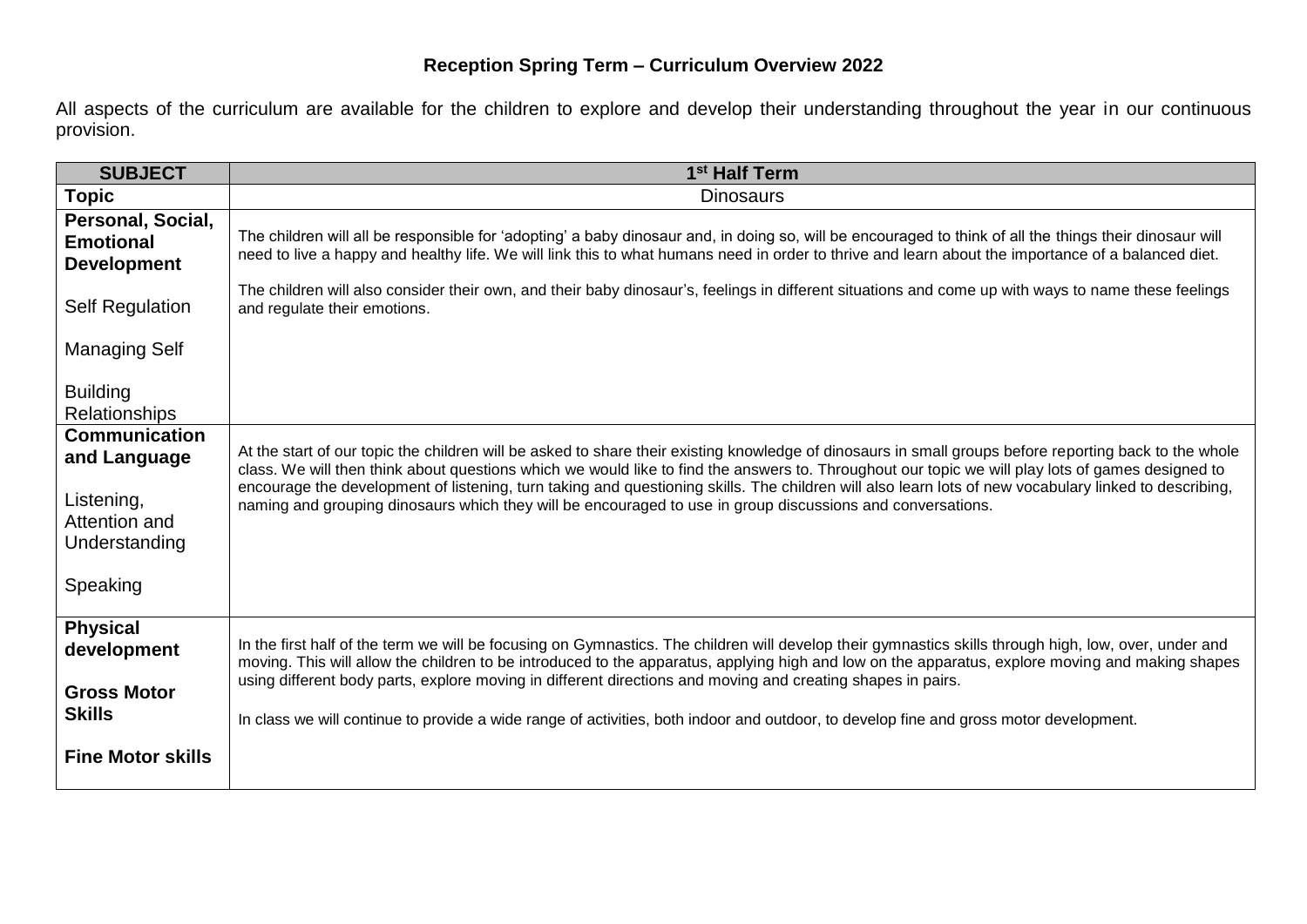All aspects of the curriculum are available for the children to explore and develop their understanding throughout the year in our continuous provision.

| <b>SUBJECT</b>                                   | 1 <sup>st</sup> Half Term                                                                                                                                                                                                                                                                                                                                                                                                                                                                                                                                                                                                                                                                                                                                                 |
|--------------------------------------------------|---------------------------------------------------------------------------------------------------------------------------------------------------------------------------------------------------------------------------------------------------------------------------------------------------------------------------------------------------------------------------------------------------------------------------------------------------------------------------------------------------------------------------------------------------------------------------------------------------------------------------------------------------------------------------------------------------------------------------------------------------------------------------|
| Literacy<br>Comprehension<br><b>Word Reading</b> | The children will continue to take part in daily phonics lessons based upon Letter and Sounds as we move on to learning Phase 3 sounds. The<br>children will continue to develop their reading skills, gaining confidence and fluency through daily practice at school and at home. The children<br>will have lots of opportunities to begin to spell words by identifying the sounds that they can hear and writing the corresponding letter.<br>They will be encouraged and supported to apply these skills during fun, topic based activities such as labelling and describing dinosaurs and<br>reading and writing dinosaur clues.                                                                                                                                    |
| Writing                                          | We will be exploring a wide range of dinosaur themed fiction and non fiction books to develop a deep familiarity with new knowledge and<br>vocabulary. The children will be encouraged to bring books in from home to share with their peers. They will be asked to share the reason why<br>they like the book and discuss it with the class before adding it to our 'Dinosaur Library'. The children will be encouraged to develop a love of<br>books through daily opportunities to explore this library as well as reading the books to their 'adopted' dinosaur pet! The children will learn about<br>the differences and key features of fiction and non fiction books before learning how to use non-fiction books and work as a class to make one of<br>their own. |
| <b>Maths</b>                                     | This half term we will be focussing on the development of the following skills and concepts:                                                                                                                                                                                                                                                                                                                                                                                                                                                                                                                                                                                                                                                                              |
| Number<br><b>Numerical patterns</b>              | Addition<br>Subtraction<br>Number bonds up to 10<br>Ordering and comparing sizes<br>$\bullet$<br>Length and non-standard units of measure (e.g cubes)                                                                                                                                                                                                                                                                                                                                                                                                                                                                                                                                                                                                                     |
|                                                  | Measuring using standard units of measure (cm and m)<br>$\bullet$                                                                                                                                                                                                                                                                                                                                                                                                                                                                                                                                                                                                                                                                                                         |
|                                                  | In addition, children will have daily opportunities to practice number formation, writing numbers up to 20 and counting accurately.                                                                                                                                                                                                                                                                                                                                                                                                                                                                                                                                                                                                                                       |
| <b>Understanding the</b><br>World                | Throughout our topic, the children will develop their understanding of the past. They will learn about the lives of important figures in history such<br>as Mary Anning and begin to develop an awareness of similarities and differences between their life and life in the past.<br>The children will explore the natural world around them and think about features of different habitats on earth. They will discuss contrasting                                                                                                                                                                                                                                                                                                                                      |
| Past and present                                 | environments and changes in the natural world over time and through the seasons. Activities will include making fossils, volcanoes and homes<br>for our 'adopted' dinosaur pets!                                                                                                                                                                                                                                                                                                                                                                                                                                                                                                                                                                                          |
| People, Culture and<br>Communities               |                                                                                                                                                                                                                                                                                                                                                                                                                                                                                                                                                                                                                                                                                                                                                                           |